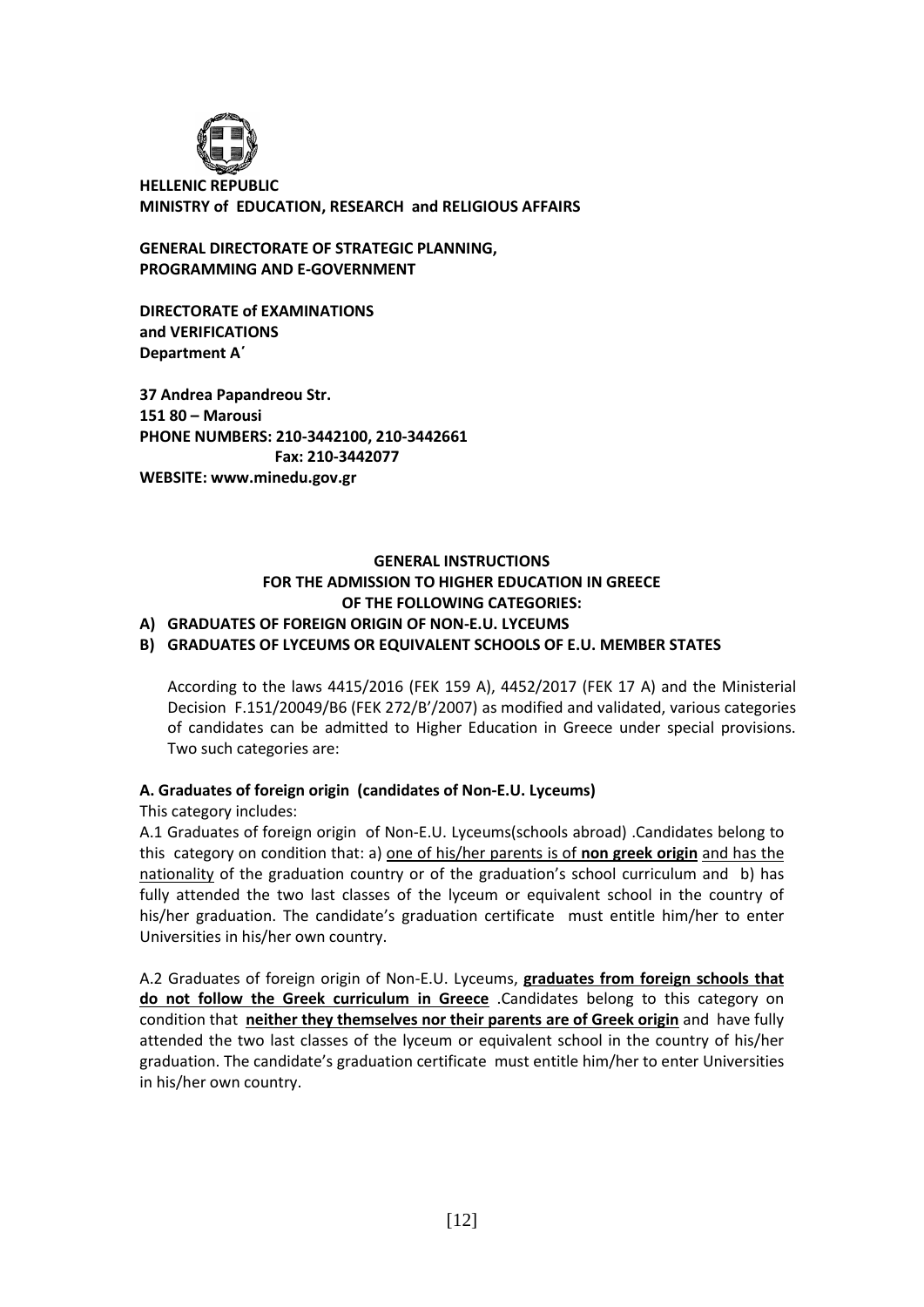### **B. Graduates of Lyceums or Equivalent Schools of E.U. Member States**.

This category includes:

**B.1.** Graduates of Lyceums or Equivalent Schools of E.U. Member States (schools abroad). Candidates belong to this category on condition that: a) one of his/her parents is of **non greek origin** and has the nationality of the graduation country or of the graduation's school curriculum and b) has fully attended the two last classes of the lyceum or equivalent school in the country of his/her graduation. The candidate's graduation certificate must entitle him/her to enter Universities in his/her own country. This category includes candidates who graduated from schools in Cyprus and have attended the Exams for entering Universities in Cyprus and in Greece (PANKYPRIES) and have the certificate of attendance to these exams for the current year.

**B.2** Graduates of Lyceums or Equivalent Schools of E.U. Member States, for foreign origin graduates from foreign schools that do not follow the Greek curriculum in Greece. Candidates belong to this category on condition that: a) **neither they themselves nor their parents are of Greek origin** and b) have fully attended the two last classes of the lyceum or equivalent school in the country of his/her graduation. The candidate's graduation certificate must entitle him/her to enter Universities in his/her own country.

## **ATTENTION: Graduates of Greek secondary schools, which operate in Greece, are not entitled to apply for admission to Higher Education in Greece.**

**NOTE: Candidates of the above-mentioned categories are not entitled to reapply if they have already been admitted and have acquired a Higher Education Degree in Greece according to the specific provisions.**

**In addition they can change Faculty or Department** *only once by submitting a new application entry form within the year following their first admission to a Faculty or Department.*

**ATTENTION: CANDIDATES WILL BE NOTIFIED OF THE DATES FOR APPLYING BY A LATER ANNOUNCEMENT ON THE WEBSITE OF THE MINISTRY OF EDUCATION, RESEACH AND RELIGIOUS AFFAIRS: www.minedu.gov.gr**

## **REQUIRED DOCUMENTS**

**a) Graduation certificate**, validated by the competent educational authority of the candidate's country.

#### **NOTE: Graduation certificates that are acquired by distance are not accepted**

**b) A certificate of correspondance** of the candidate's graduation certificate (foreign titles of General Secondary Education for foreign schools abroad or in Greece) issued by the Directorate of Greek studies abroad, intercultural education of the Ministry of Education, Research and Religious Affairs, or by the Directorates of Secondary Education or by the Consellors at the Education Offices of the Greek Embassies. **A certificate of his/her total marks average**, issued by the Directorate of Greek studies abroad, intercultural education of the Ministry of Education, Research and Religious Affairs, or by the Directorates of Secondary Education or by the Consellors at the Education Offices of the Greek Embassies.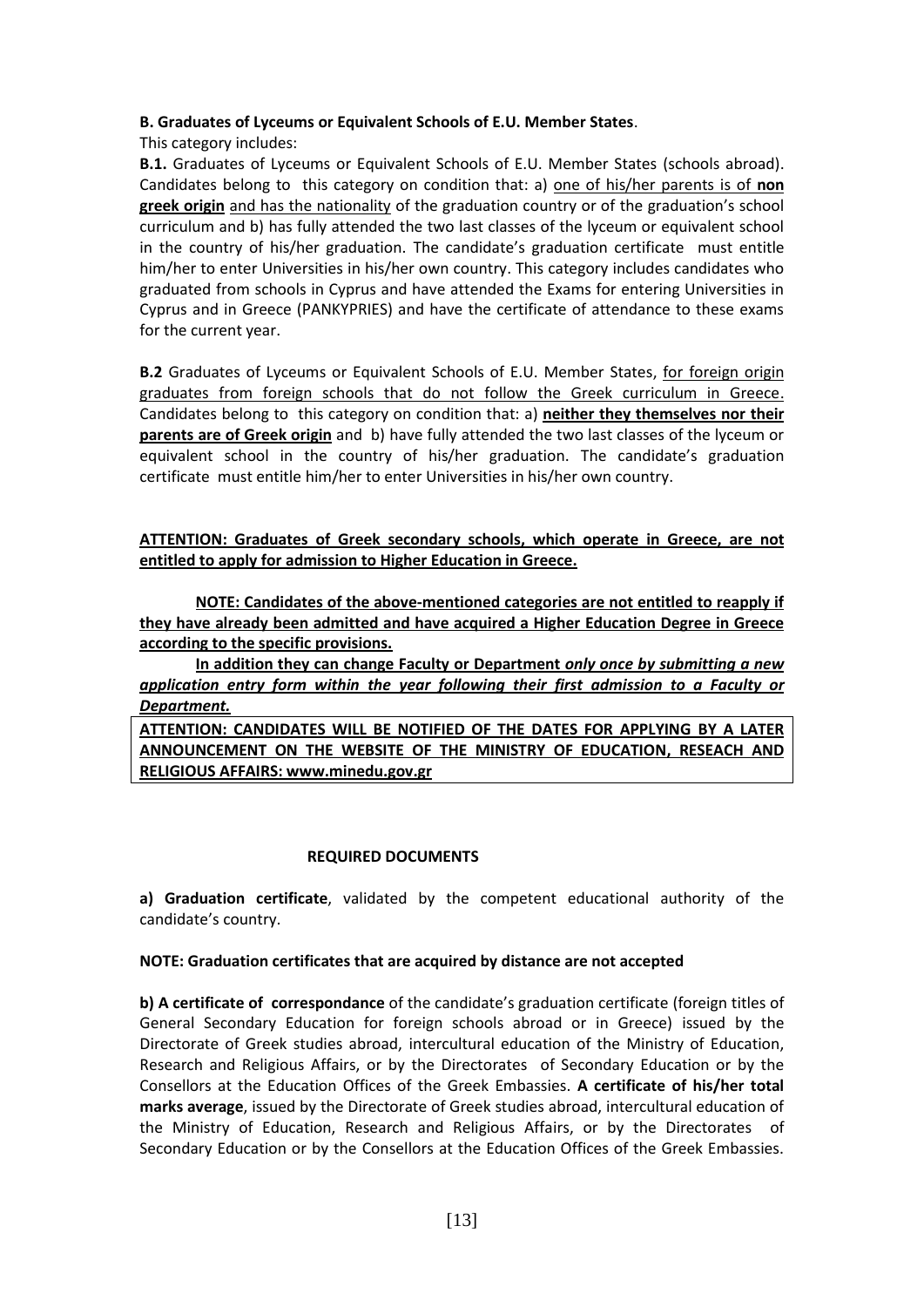The total marks average should be issued on a 0-20 mark scale, 20 being the top mark and 0 the lowest mark.

If the candidate's graduation certificate is issued by vocational education ( professional or technical school) **a certificate of equivalence** is required, issued by E.O.Π.Π.Ε.Π., and then a certificate with the total marks average should be issued on a 0-20 mark scale, 20 being the top mark and 0 the lowest mark, issued by the Directorate of Greek studies abroad, intercultural education of the Ministry of Education, Research and Religious Affairs, or by the Directorates of Secondary Education or by the Consellors at the Education Offices of the Greek Embassies.

For candidates that graduate from foreign schools in Greece **a certificate of equivalence** is also required.

An entry certificate with the total mark, required for holders of a graduation **certificate from a Lyceum of the Republic of Cyprus.**

**c)** A certificate issued by the competent educational or diplomatic authority of the candidate's country, confirming that his/her graduation certificate entitles him/her to enter Universities in his/her own country (form II).

This certificate is not necessary for the holders of a graduation certificate from a Cypriot Lyceum or for the holders of a graduation certificate from Greek schools abroad.

**d)** A certificate issued by the competent educational or diplomatic authority of the candidate's country, confirming the country and the curriculum of the candidate's graduation school (form III).

This certificate is not necessary for the holders of a graduation certificate from a Cypriot Lyceum or for the holders of a graduation certificate from Greek schools abroad.

**e)** A certificate issued by the competent educational or diplomatic authority of the candidate's country, confirming that he/she has fully attended the two last classes of a Lyceum or equivalent school in the country of his/her graduation, **the student should have attended the school courses from beginning to end of the school year**. (form IV)

**f)** A certificate showing not only the candidate's origin, but also his/her parents' origin

- **For cases A.1 and B.1** it should be clearly confirmed that at least one of his/her parents is of non Greek origin
- **For cases A.2 and B.2** it should be clearly confirmed that none of them is of Greek origin (form I)

**g)** A certificate showing the candidate's nationality. (form V)

**h)** Two small-size photographs of the candidate.

**i)** A clearly printed photocopy of the candidate's passport or another official document with a photograph that can verify the candidate's identity.

**j)** An official statement that the candidate:

**i.** does not hold a graduation certificate of a Greek secondary school which operates in Greece

**ii.** does not hold any degree of Greek Higher Education Faculty or Department and **iii.** has not been admitted to any Greek Higher Education Faculty or Department in the year 2015 or earlier. Candidates, holders of a graduation certificate from a Cypriot Lyceum formally state that they hold an entry certificate with the total mark of the current year.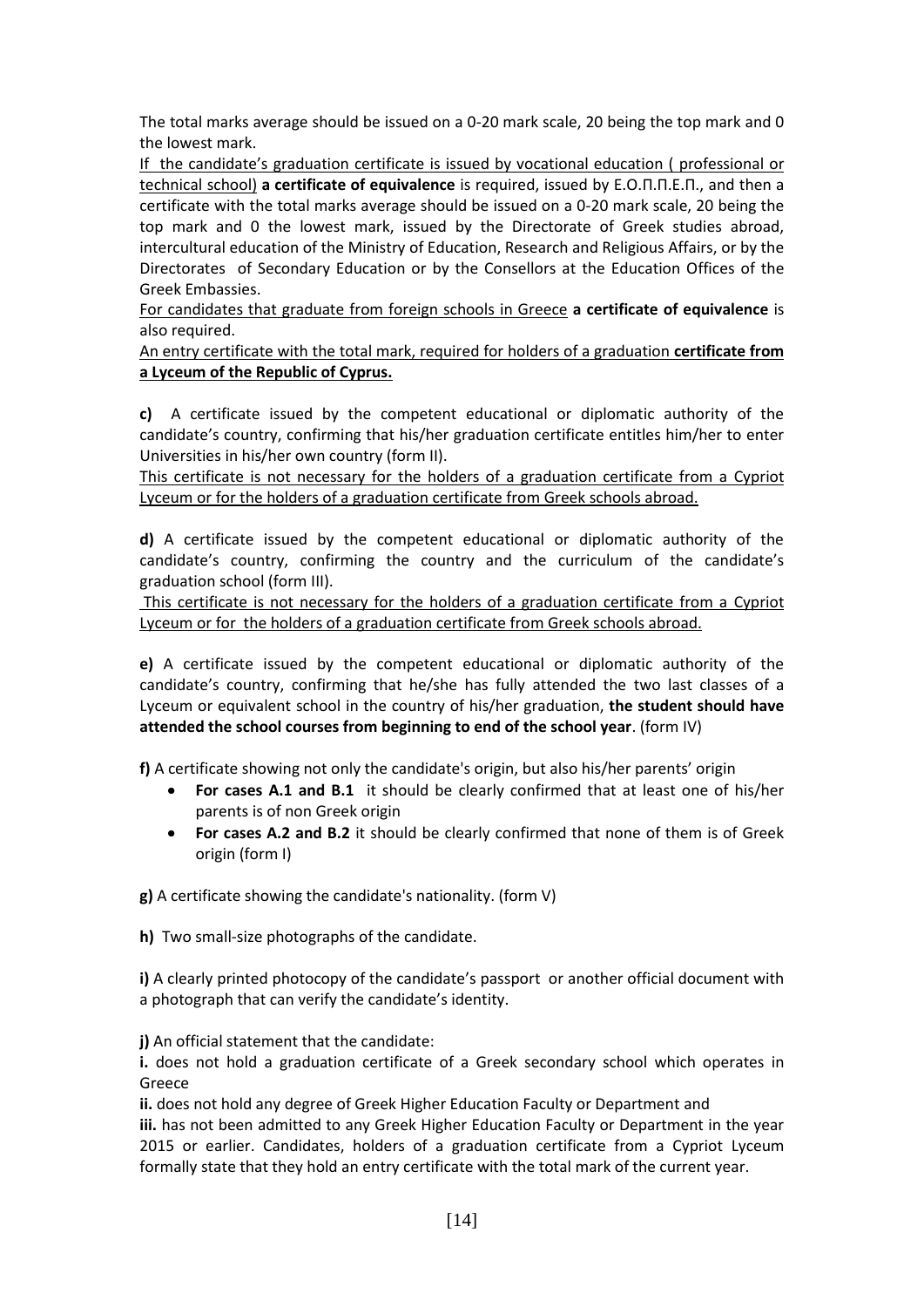#### **VALIDATIONS AND TRANSLATIONS**

All the documents issued by a foreign authority (school, educational authority, etc.) must be:

-Validated for the signature authenticity of the undersigned person either by a Greek diplomatic authority abroad or by the diplomatic authority of the foreign country in Greece (in the latter case, these documents must be validated by the Ministry of Foreign Affairs in Greece)

**-Documents which have been issued by the following countries:** Andorra, Antigua and Barbuda, Argentina, Armenia, Australia, Austria, Azerbaijan, Belgium, Bulgaria, Barbados, Bahamas, Bahrain, Belarus, Belize, Bosnia and Herzegovina, Botswana, Brasil, Brunei-Darussalam, Burundi, Cape Verde, Chile, Colombia, Cook Islands, Costa Rica, Croatia, Cyprus, Czech Republic, Denmark, Dominica, Dominican Republic, El Salvador, Ecuador, Estonia, France, Finland, Fiji, FYROM, Georgia, Germany, Grenada, Honduras, Hong Kong, Hungary, Iceland, India, Ireland, Israel, Italy, Japan, Kazakhstan, Korea, Lesotho, Latvia, Liberia, Lithuania, Liechtenstein Luxembourg, Macao, Malawi, Malta, Marshall Islands, Mauritius, Mexico, Moldavia, Monaco, Montenegro, Morocco, Namibia, Netherlands (Saint Eustatius, Saint Martin, Aruba, Curacao, Bonaire, Samba), New Zealand, Niue, Norway, Oman, Panama, Paraguay, Poland, Portugal, Romania, Russia, South Africa, Santa Lucia, San Marino, St. Vincent and the Grenadines, Serbia, Samoa, Saint Kitts and Nevis, Sao Tome and Principe, Seychelles, Slovakia, Slovenia, Spain, Surinam, Swaziland, Sweden, Switzerland, Tajikistan, Tonga, Trinidad and Tobago, Turkey, Ukraine, United Kingdom of Great Britain and Northern Ireland (Saint Helena, Anguilla, Bermuda, British Virgin Islands, Gibraltar, Guernsey, Montserrat, Isle of Man, Cayman Islands, South Georgia and the South Sandwich Islands, Turks and Caicos Islands, Falkland Islands, Jersey), United States of America, Uruguay, Vanuatu, Venezuela, **do not need any ratification by a Greek diplomatic authority abroad, provided that they bear the APOSTILLE stamp mentioned in the articles 3 and 4 of the Hague Convention (5th October 1961) by the local competent authorities assigned for this purpose in every contracting country according to article 6 of the Hague Convention.** 

For this reason, the candidates who obtain their documents from the above mentioned countries should apply to the competent authority of their own country and make sure they have the requested stamp on their documents.

Degrees, certifications and certificates that are issued in countries that have been contractedto the Hague Convention but Greece has objected to their contraction such as **Albania, Uzbekistan, Mongolia, Peru and Kyrgyzstan** must be validated for the signature authenticity of the undersigned person by a Greek diplomatic authority abroad. The validation should be on the original document.

The statutory data contained in the art.1 Law 4250/2014 (FEK 74/b/26.03.2014) are valid in respect of submission and certification of degrees, certifications and certificates.

Degrees, certifications and certificates are submitted and are obligatorily accepted in a clearly printed photocopy of a document's copy which has already been certified by a lawyer. All documents must be accompanied by official translation in the Greek language which will be submitted in original photocopy of the certified one.

 According to the Opinion n.233/2000 of the Legal Council of The Hellenic State (LCHS), all documents coming from abroad should bare on the original the Apostille stamp or the validation for the signature's authenticity of the undersigned person by a Greek diplomatic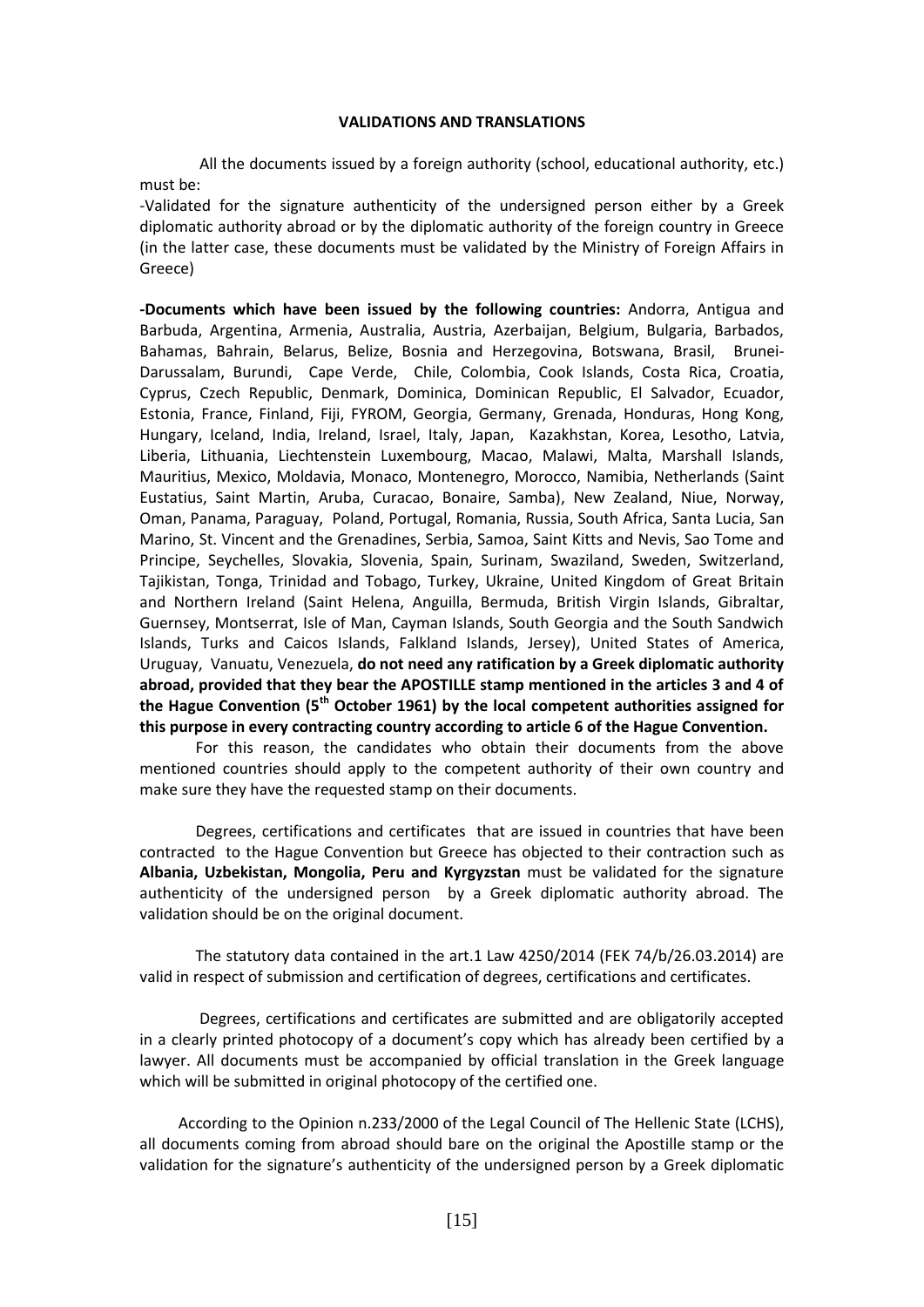authority abroad, must be submitted to public authorities in simple, legible photocopy from the certified copy from the original by a lawyer.

Any supporting documents issued by a foreign authority but not validated for the signature's authenticity shall not be accepted by the Higher Education faculties or departments secretariats who have the responsibility to examine the validity of all documents during the enrollment of the admitted students.

 Submission of simple legible photocopies serves as candidate's solemn declaration for the accuracy and validity of the submitted photocopies and, thereby, it is in accordance with the law 1599/1986.

The submission of all the above mentioned documents will be revoked if any alterations to them are found during any obligatory or other control.

Besides this, the consequences mentioned in par.6 art.22 Law 1599/1986 will be imposed on the person concerned if this action is not penalized more severely by another legal, administrative action or other action.

The official translation can be carried out by the official authorities, the Ministry of Foreign Affairs, the Embassy or the Consulate of the foreign country in Greece. According to the new lawyer's Code (art.36, Law 4194/2013-FEK 208/A/27.09.2013), translations of foreign documents carried out by lawyers are accepted if the lawyer certifies his sufficient knowledge of the foreign language from which and to which the translation takes place.

**Attention** should be paid to the documents issued by foreign schools in Greece. The Greek Educational Authorities responsible for the specific school (i.e. Directorate of Secondary Education that the school belongs to) should validate the authenticity of the documents issued by the school and state the legal operation status of the school. All documents that have been published by services and institutions of the public and wider public service sector (degrees, certifications and certificates ) are submitted and obligatorily accepted in a clearly printed photocopy of the original documents certified copies.

**ATTENTION: Candidates, holders of a graduation certificate from Cypriot Lyceums, regardless of the place of residence, in order to participate in the specific category must submit their application-entry forms ONLY at the Special centers of Collecting Applications which will specifically operate in Cyprus and must follow the instructions related to the dates, the place and the procedure of applying and submitting the required documents determined by the competent authority of the Ministry of Education and Culture of the Republic of Cyprus (For further information, please contact the Ministry of Education and Culture** *NICOSIA***: 00357 22806360 & 00357 22800931).**

**NOTE 1: ONLY Christian Orthodox candidates are eligible for the** *Higher Ecclesiastical Academies***. Candidates for the** *clerical studies program* **can ONLY be male.**

**Attention: It should be noted that candidates who fulfill the conditions for submitting to the category of foreign candidates 4.Α, 4.Β , as well as the categories 1,2,3 of Greeks living abroad should choose between the two basic categories only one of them, for submitting in the same year , in order to enter the Higher Education in Greece.**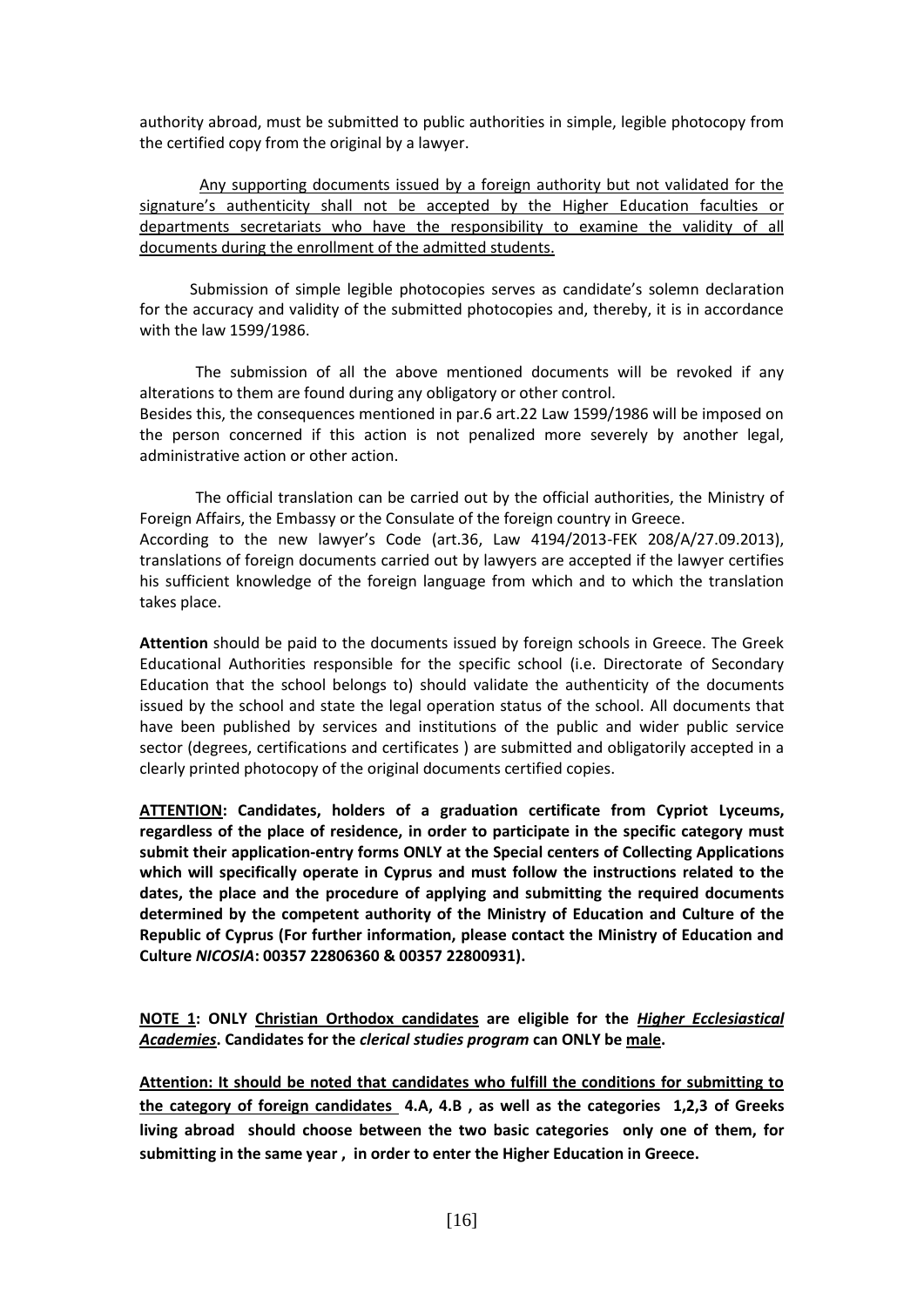#### **USEFUL INFORMATION FOR THE SELECTED CANDIDATES**

**1.** The selection of the candidates, who enter a Faculty or a Department of Higher Education, is made by decision of the Minister of Education, Research and Religious Affairs. The Faculties and the Departments, to which the candidates can be admitted, are listed on the candidate's application entry form.

**2.** Candidates take no entrance examinations and the selection criterion is the total mark of the entry certificate only for holders of a graduation certificate from a General Lyceum of the Republic of Cyprus, while for candidates from other countries the criterion is the overall mark of their graduation certificate

**3.** With regard to their registration, the candidates admitted into a Faculty or a Department, are also required to hold *a certificate denoting their command of the Greek language*. Such a certificate is issued after relevant examinations either by the University of Athens or by the University of Thessaloniki; alternatively, the candidates should hold a B2 level certificate issued by the Greek Language Centre. **If the candidates do not hold any of these language certificates, they can only enroll in the next academic year of their admission to a Greek University, on condition that they will by then have obtained the prerequisite language certificate. Otherwise, the candidates are disqualified from enrolling.**

The examinations for the Greek language certificate are held twice a year around May and September in ATHENS, at the **Modern Greek Language Centre** of the University of Athens in Zografou (tel: 0030 210 7277672 / 7277971); also, in June and October in THESSALONIKI, at the **School of Modern Greek Language** of the Aristotle University of Thessaloniki (tel: 0030 2310 997571 / 2). The examinations for the B2 level certificate issued by the Greek Language Center are held in May (www.greeklanguage.gr/certification)

For further information concerning the language examinations and the exam periods, the candidates need to contact either the University of Athens or the Aristotle University of Thessaloniki at least a month prior to the exam date, to make sure that they will not miss the deadline or any potential changes of the language exam.

**If a candidate holds a graduation certificate either from a Cypriot Lyceum, or from a foreign school attesting that the candidate has been taught and successfully examined in the Greek language, no Greek language certificate is required.**

**4.** Candidates should undergo a medical examination before enrolling, according to each Faculty or Department's regulations.

**5.** Students **of non-E.U. citizenship** must bear in mind that the **Ministry of Education, Research and Religious Affairs has no authority to grant a visa or a stay-permit**. The staypermit is issued by the regional competent services of our country (Offices of Foreigners and Immigration Issues) only to those candidates who are admitted to Higher Education in Greece, provided that there are no reasons against the granting of this stay-permit.

**It is also noted that according to the Greek legislation ar. 31 N.3386/2005 (ΦΕΚ Α΄ 212) a stay-permit (granted for study purposes) is not granted if a student changes Faculty or Department twice.** 

**Students can change Faculty or Department only once by submitting a new application entry form within the year following their first admission to a Faculty or Department.**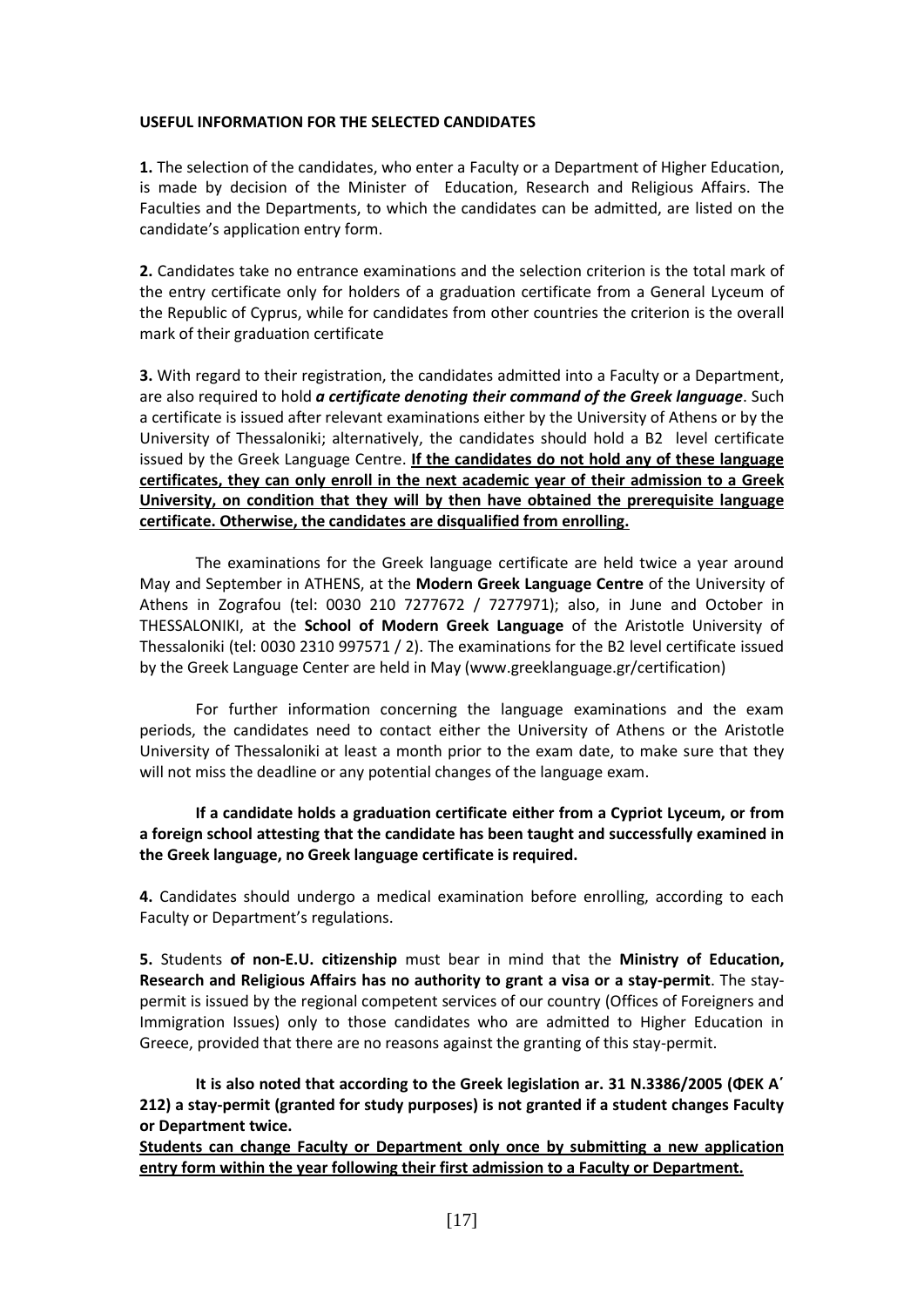### **MODEL FORMS**

**For cases where one of the parents is of non-greek origin FORM Ι:** *Certificate of origin* ............................................................................................................................ (Authority of the country issuing the certificate)

#### **TO WHOM IT MAY CONCERN**

 ................................ 201... (date) The Competent Official

(signature - stamp – First Name & Surname)

# **For cases where both parents are of non-greek origin**

**FORM Ι:** *Certificate of origin*

............................................................................................................................

(Authority of the country issuing the certificate)

#### **TO WHOM IT MAY CONCERN**

 ................................ 201... (date) The Competent Official

(signature - stamp – First Name & Surname)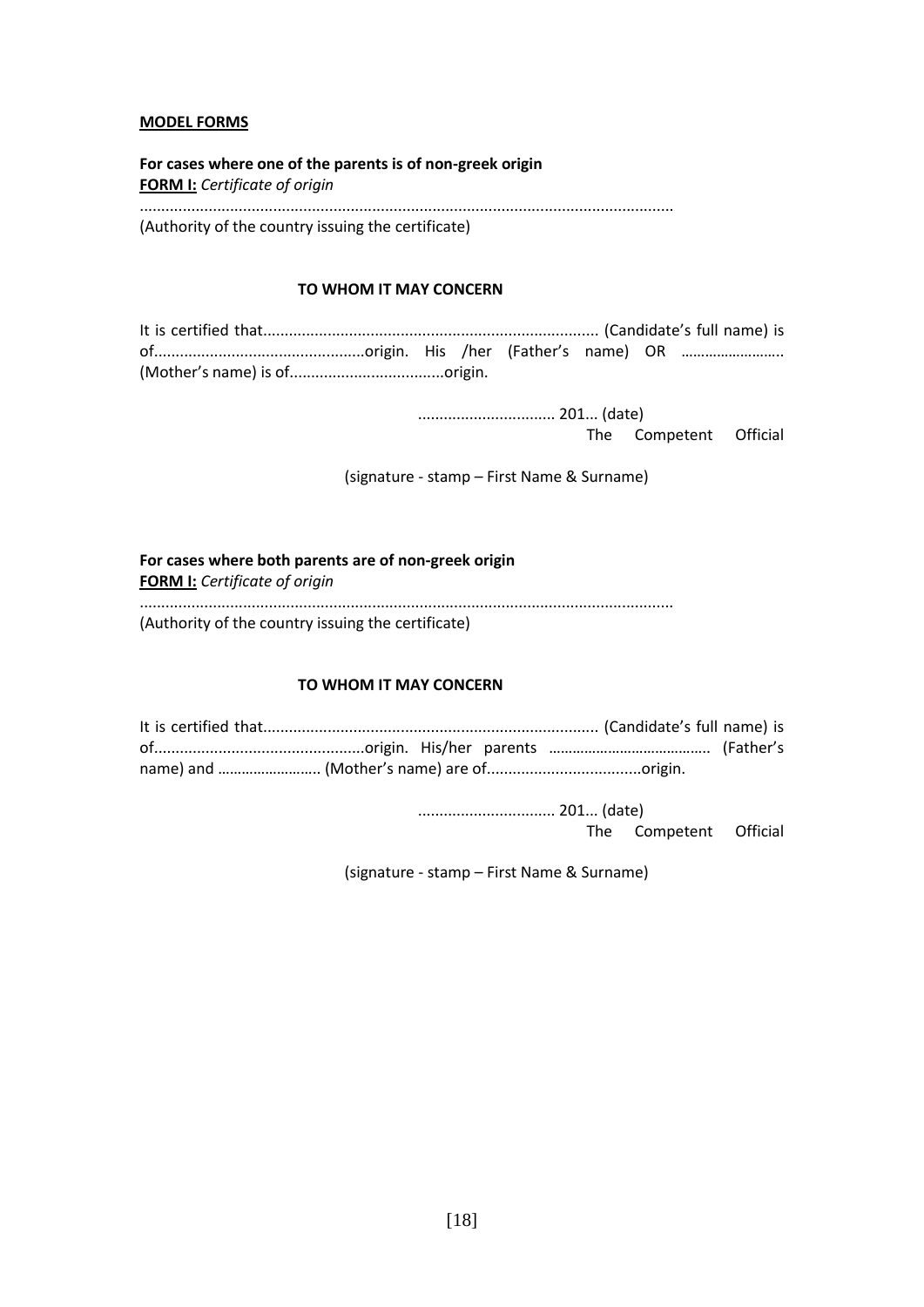**FORM II:** Document certifying the candidate's admission right to University

…………………………………………………………………………………………

(issued by the competent educational or diplomatic authority)

## **TO WHOM IT MAY CONCERN**

| It is certified that, according to the legislation of our country, the graduation certificate from |                         |  |  |      |  |
|----------------------------------------------------------------------------------------------------|-------------------------|--|--|------|--|
|                                                                                                    | (school)                |  |  | that |  |
|                                                                                                    | (candidate's full name) |  |  | has  |  |
| obtained, entitles him / her to be admitted to University Faculties.                               |                         |  |  |      |  |
|                                                                                                    | 201 (date)              |  |  |      |  |
|                                                                                                    | The Competent Official  |  |  |      |  |

(signature - stamp – First Name & Surname)

**FORM III:** *Document certifying the curriculum of the candidate's graduation school* ......................................................................................... (issued by the competent educational or diplomatic authority)

## **TO WHOM IT MAY CONCERN**

It is certified that the........................................................ (name of the school) where ................................................................... (candidate's full name) has graduated from, follows the curriculum of ....................................... (name of the country). ................................................. 201... (date) The Competent Official

(signature - stamp – First Name & Surname